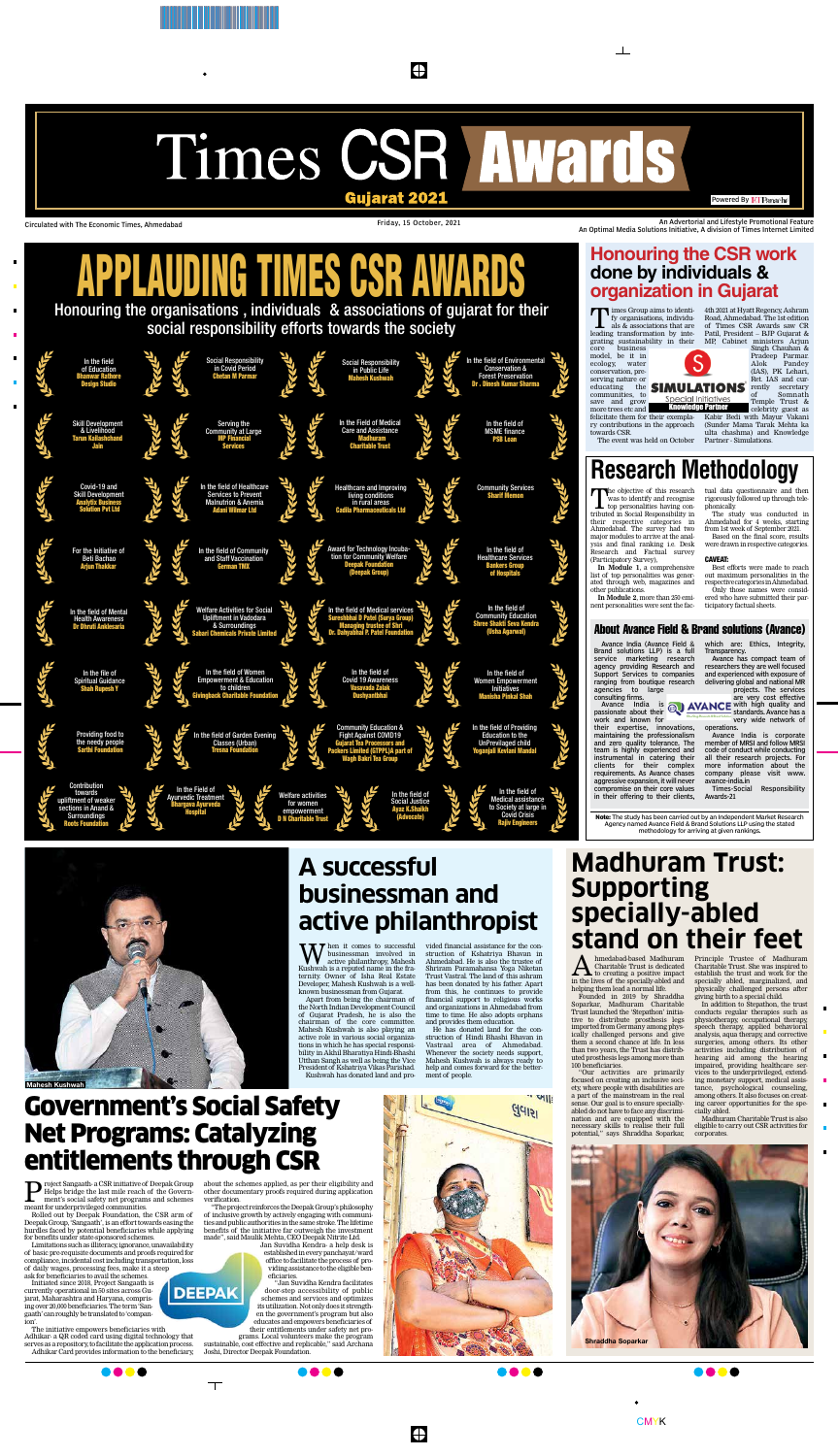

\*BTB140414/ /06/K/1\* /06/Y/1\*/06/M/1\*/06/C/1\*

 $\sum_{\substack{\text{mankind, but on the other hand, it has also}}$  home hand, but on the other hand, it has also<br>stories and fought out people who have created inspiring<br>stories and fount the pandemic in their own capacity. mankind, but on the other hand, it has also brought out people who have created inspiring stories and fought the pandemic in their own capacity. Ahmedabad's Chetan Parmar is one such person. BJP Councillor from Khokhra constituency, Chetan

rose to the occasion when the pandemic hit the city badly. During the second wave of the pandemic, there were a lot of abandoned corpses as in most cases family members were either restricted to come in touch with the corpse or they refrained themselves looking at the risk. In such cases, Chetan and his team performed their last rites with people wearing PPE kits. "Here in Khokhra, an elderly person expired and his wife was also hospitalized while both their sons were abroad. We performed his last rites. There were a lot of cases like these. We also distributed Ration Kits to the needy during this period," shares Chetan.

Rotary International is one of the largest and<br>oldest service organisations of the world. It<br>was established in 1905 in the USA and it<br>came to India in 1919 more than 100 years in seroldest service organisations of the world. It **NURSES SET VICE OF SERVICE THE USA and it** came to India in 1919, more than 100 years in service. Rotary has been serving the society through its 35000 plus clubs and 12.50L Rotarians.

Chetan Parmar also facilitated in providing 'Tiffin Service' for patients affected by the pandemic. He had also formed a team that provided free sanitization for houses. This was an exemplary initiative appreciated by several dignitaries.

In Gujarat, for the Police Department, 1 lakh litres of sanitizer was provided to several officials. Food was also provided to the personnel on duty during such tough times. This initiative was highly applauded by higher officials.

During the second wave, during shortage of oxygen, Chetan Parmar provided 5 oxygen cylinders with a technician. More than 80 people ben-

efited from this service. As an ongoing initiative,

**N**othing comes easy is not just a<br>phrase and this award winning<br>that Arium Thakkar, who recently phrase and this award winning story will make you believe in that. Arjun Thakkar who recently won the Times CSR award (Ahmedabad) is a person who is not just a believer but a doer to bring the required change.

Rotary International supports the communities through it's The Rotary Foundation. The Rotary Foundation is supported by "Bill and Melinda Gates Foundation" across the world to eradicate Polio. Birla Group's Rajshree Birla is the largest donor from India to the Rotary Foundation.

Arjun Thakkar's been backing up the government, without them even knowing with just a goal in his heart to help the underprivileged girls who are battling for their lives. Not just with the food and living, but by also providing them with the opportunity to be independent by giving them a chance to get good education, medical safety, awareness and what not.

Rotary International proudly boasts about eradicating Polio from the entire world. It supports educational institutes, hospitals, communities in providing economic satiability, for instance the club, Rotary Club Of Ahmedabad Supreme arranged donations through various donors and Rotary Foundation, clubs in USA and individual donors from USA, arranged a total amount of Rs 50 lakhs (US \$ 66,666) and donated 4 ventillators and 13 pep ventilators to 3 different hospitals of Ahmedabad.

As President of Rotary Club of Ahmedabad Supreme, Rotarian Tarun Jain informed that in the current year, he has arranged to donate 2 Phaco machine to support cataract surgery of eyes for the needy.

Stigma often comes from lack of understanding or fear and is universal.<br>Mental health stigma refers understanding or fear and is universal.Mental health stigma refers to societal disapproval, or when society places shame on people who live with a mental illness or seek help for emotional distress, such as anxiety, OCD,depression, bipolar disorder,or PTSD.

Personally, Rotarian Tarun Jain as President of Rotary club of Ahmedabad Supreme, one of the 25 clubs of Ahmedabad is a very kind hearted and generous individual, who always keep his pocket open as and when any need arises.

After the Phaco machines donations, President

Tarun Jain is aiming to create a state-of-the-art Hemo-dialysis machines with 10 machines for poor and non-affording patients. This project will be costing around Rs 1.10 CR (US \$ 1.40L). He solicits support from corporates individuals and the same will be supported by Rotary Foundation. Apart from such asset creation Rotary club of Ahmedabad Supreme has been supporting around 75 old age people who have no other family member to help, with life essentials, groceries etc for Last 10 years without fail.

Tarun as a good will gesture had promised our two para

The DN Charitable Trust was formed in March 2021 by Dr Dharmang Mandola. Charotar Multispeciality Hospital, first established in Kheda in 2015 and converted the same into DN Charity Trust this year to pursue charity activities. The core objectives of this Foundation are to support activities in the field of women empowerment, education and healthcare.

Olympians Bhavina Patel and Sonal Patel. Through Rotary club of Ahmedabad Supreme, to support all their international travels till next Olympics.

To join Rotary and support communities, to connect and make new friends, to enjoy the fellowship and entertainment events, to grow in life and to sponsor various events and create visibility in niche segment.

> *For more details, contact: RTN. TARUN JAIN @ omganpati74@gmail.com President – Rotary Club Of Ahmedabad Supreme*

#### GOAL OF HELP

#### INSPIRATION

He's been helping them since years when he is not that old as well, maybe because the inspiration and the well inculcated thought was instilled in his

> $\sum_{\substack{\text{quantization}\\\text{in Partive}\\\text{underprivial good persons}\\\text{in a non-}\\\text{in a non-}\\\text{in a non-}\\\text{in a non-}\\\text{in a non-}\\\text{in a non-}\\\text{in a non-}\\\text{in a non-}\\\text{in a non-}\\\text{in a non-}\\\text{in a non-}\\\text{in a non-}\\\text{in a non-}\\\text{in a non-}\\\text{in a non-}\\\text{in a non-}\\\text{in a non-}\\\text{in a non-}\\\text{in a non-}\\\text{in a non-}\\\text{in a non-}\\\text{in a non-}\\\text{in a non-}\\\text{in a non-}\\\$ ganization founded by Tanju Patel for the upliftment of underprivileged persons. As a nonprofit organization with many years of operation, they always strive for a better world and service to the society.

#### very childhood by his grandfather and father, Arjun Thakkar took it as a tradition or maybe as values of upbringing, but the work he is doing today is commendable.

#### AN IDEAL

Recently looking and monitoring the conditions of the street animals he is seen to be taking some good initiatives to help them with medical health, food and is also motivating people to be a part of the same by being persistent with what he does. Whether it be his morning walk, some work travel or anything, Arjun Thakkar keeps his mind active and with this attentiveness he recently helped a dead lying street dog and also alerted the city municipal corporation about the scenario.

Chetan is working to issue PM jay card to the needy so that they can get maximum benefit out of this for lifetime. He is also actively enrolling people under PM Suraksha Vima Yojna and making sure that maximum people are insured and hence the wellbeing of their family is secured. on awareness for vaccination. We provide a special facility for old age people for vaccination by providing a vehicle with a driver that takes them to less crowded centres. Around 350-400 senior citizens were vac-—Chetan

> The foundation has done remarkable activities during the covid-19 pandemic. It served millions of people by providing meal, grocery kit, fruits and vegetables to the impoverished persons. To stop the spread of Corona, the foundation distributed so many masks and sanitizers free of cost and also arranged to send labourers to their home safely.

> > $\bigoplus$

As well said by Mahatma Gandhi, "Be the change you wish to see in the world". And Arjun has proved to be an ideal example of it.

**False beliefs about mental illness can cause significant problems.** 

Stigma can lead to discrimination. Discrimination further escaltes to someone making a negative remark about mental illness and

further can contrib-Dr. Dhruti Anklesaria's ute to worsening

symptoms and reduced likelihood of getting mental

health treatment. Traumatic events are not easy for anyone to comprehend or accept.

Post-traumatic stress disorder (PTSD) is a mental health condition that's triggered by a terrifying event — either experiencing it or witnessing it.

It is high time to consider and be kind and gentle towards the mental health condition of post trauma survivors.

PTSD develops in about 1 in 3 people who experience severe trauma and feel helpless as some cannot move on from the traumatic experience.

We as a society, require to speak and stand up to break the stigma.

Please feel free to contact and join `Yourway Life' to "BREAK THE STIGMA" in their drives: Sexual Assault and Mental Health, Women's Mental health, Menstrual stigma,Men's Mental

Health, Defeat Depression, Breast Cancer stigma, Suicide prevention and others.

*Join mental health support groups,connect @ Dr. Dhruti Anklesaria* 

*"Yourway Life"-Institue Promoting Mental Health B-4, Venus Building, BPC ROAD, Alkapuri, Vadodara-390005, Gujarat Let's Talk Mental Health: +91 70460 19994 www.yourwaylife.com* 

Today, they have launched three programs for women empowerment. Under this program they have formed a cluster of 10 villages each and running women Gruh Udhyog for employment. In this one cluster, women are trained for embroidery work, other cluster works for hoisery making, third cluster makes disposable dishes, bottles and bags from recyclable banana leaves. Similarly for the youth, they have formed a different cluster. Under this program, DN Charitable Trust have installed one RO plant between 10 villages. They are doing water packaging and mineral water bottles distribution. From the sales, 90% earnings go to Gruh Udhyog and remaining 10% goes to the Trust Fund. All the raw materials are provided by the Trust only. This way they are offering employment to around 200 women and 50 youth of the nearby villages.

DN Charitable Trust is also going to launch a full-fledged school very soon. It will have classes from kg to 12th (sci, arts and commerce) which will be based on gurukul system of schooling. From next month, the Trust will offer

free medical treatment for various diseases for the community. Charotar Multispeciality Hospital in Kheda is one of the only hospitals in the whole taluka which has facility of dialysis and does around 350 dialysis in a month for free. DN Charitable Trust is committed to

make a difference in the society through its CSR activities.

*DN Charitable Trust, Kheda*

# **A social activist who is always there to help people in need** "Rotary Club extending the support

Currently we are working







cinated through us."

**Chetan Parmar**

## A positive endeavour can be life changing



Break the stigma, taboo, prejudice and discrimination against people with mental illness

 $\mathbb{R}$ 





Just as the roots of the tree penetrate the soil for the tree to stand tall, similarly Root NGO works with a vision to support the society in the best possible manner by providing necessities to sustain in life. Tanuj Patel, a young entrepreneur is working selflessly for the betterment of citizens.

The activities of Roots Foundation include - To promote academic education and vocational training by establishing institution, schools, colleges and universities. To provide medical education, medical services, media research, impart training in the areas of medicines and clinical research, and extend support in the field of medical research and any other clinical field. To create health awareness programmes and develop health care centre for underprivileged public.

Roots foundation have organised various events like Skills Development Programs, Clothes Donation Drive, Beat Plastic Pollution, Aahaar- Food for All, Save Girl Child, Tree Plantation Drive and many more drives.

### Roots Foundation is making a significant contribution for rural development and social welfare



**Tanuj Patel, Founder & Managing Trustee, Roots Foundation**

 $\top$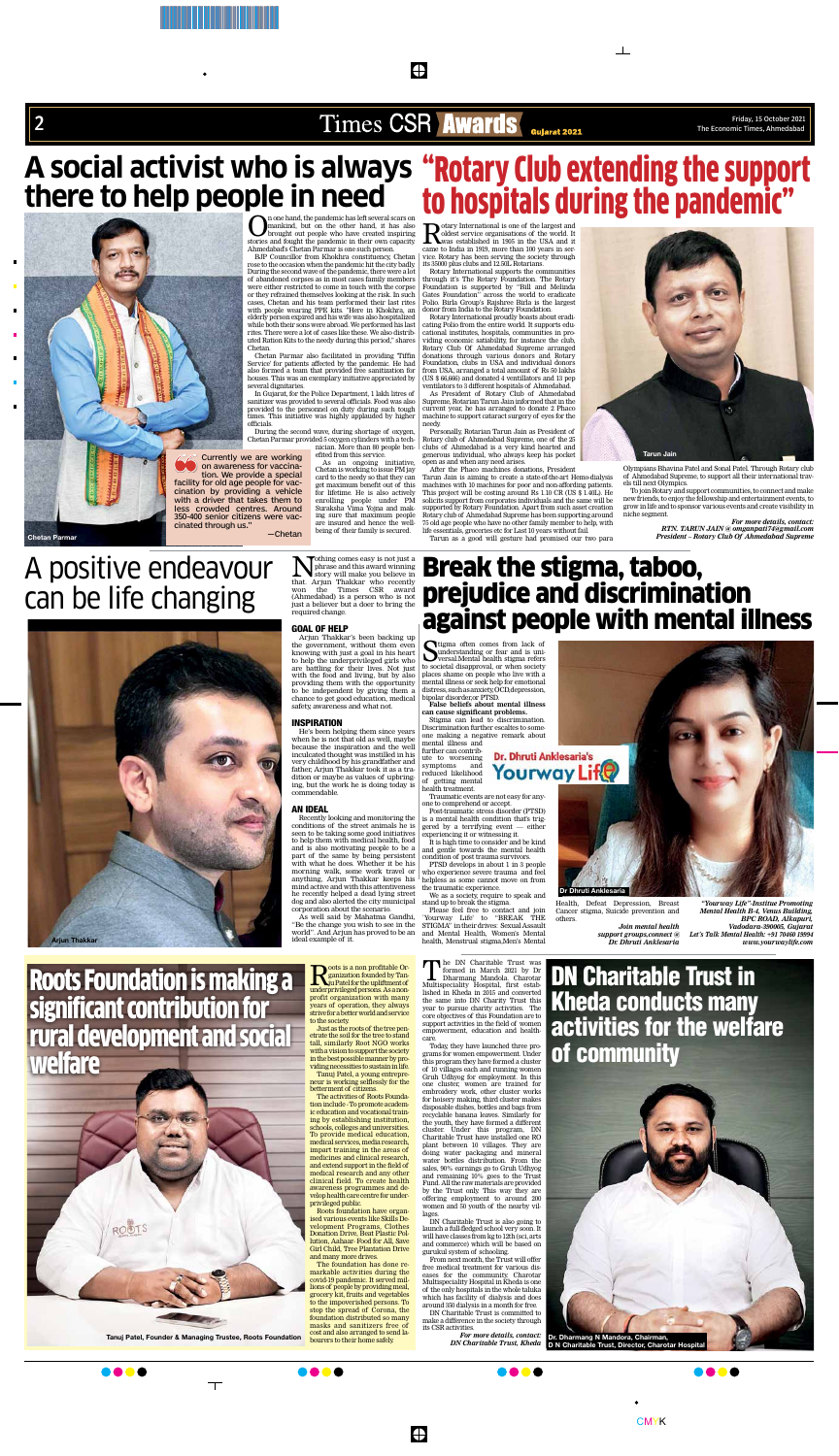\*BTB140414/ /06/K/1\* /06/Y/1\*/06/M/1\*/06/C/1\*

**B**ankers Group of Hospitals CSR program, run<br>through the Yash Public Charitable Trust, is led<br>by its vision to "Create a World where health,<br>education and care is not a privilege but accessible to through the Yash Public Charitable Trust, is led by its vision to "Create a World where health, education and care is not a privilege, but accessible to all."

Team Bankers is passionate about the various programs run in the CSR arm, through which they aim to help citizens whenever there is a need.

#### SOME OF THE ONGOING INITIATIVES UNDERTAKEN INCLUDE:

- $\bullet$  Healthy Heart Initiative-They conducted more than 1400 camps in rural peripheries with 2 lakhs beneficiaries
- l Clean Vadodara initiative-"Bags on Wheels," Distributed free reusable trash bags to 4000 auto rickshaws in support of Swachh Bharat Mission
- More than 350 disabled patients have undergone corrective orthopaedic surgeries with implants, free of cost and post-operative rehab care is also
- offered l "Dil Se" initiative for CPR and First Aid training provided to 5000 people, so far for community health
- $\bullet$  Other activities include health check up camps for public, tree plantation drive and road beautification in Vadodara; umbrella and book distribution for students
- l Installed an AED device (Automated External Defibrillator) at Vadodara railway station, being the first railway station in India to benefit the general public
- l Conducted ongoing public outreach programs such as "Dil Se Rally", health awareness talks-Hriday-ni-vaat-Hriday-thi, Journal Club, CMEs, annual Academic Symposium CARDCON etc.



CONTRIBUTION TO OUR SOCIETY DURING COVID-19 PANDEMIC

Bankers Group, initiated several CSR initiatives such as launch of free Covid Quarantine Center at Padra, free Covid vaccination camps with 200 beneficiaries, free health check-up drive for entire Vadodara police force, traffic police and onfield media reporters, 'Dil Se' Doctor at home services for Covid patients, free tele-consultation with doctor for home treatment, free medicine delivery at home, distribution of 500 ration kits to rickshaw drivers and railway coolies, 2000 food packets to migrant laborers and needy.

 $\bigoplus$ 

Since its launch in May 2016, the Fortune SuPoshan project reached a

population of nearly 16 lakh in approximately 1,200 villages and 100 slums spread across 12 states as of March 2021, boosting the nutrition level and general health of thousands of beneficiaries.

"The Fortune SuPoshan project has been highly successful in improving nutrition levels. We have expanded the project to more villages and states so that we can further contribute to making India healthier," says Angshu

 $\top$ 

Mallick, MD and CEO, Adani Wilmar.

dila Pharmaceuticals, one of the largest<br>privately held pharma companies in the<br>and this has been its mantra for the notative during<br>matrix of the notative during privately held pharma companies in the country, believes in giving back to society, and this has been its mantra for the past five decades.

> Apart from the obvious health benefits, the initiative has also contributed immensely to women's empowerment. The project is executed at the grassroots level by SuPoshan Sanginis or community health volunteers, who act as a guide, confidant, and community support system. They are trained to take curative and preventive actions, including awareness generation. More than 600 SuPoshan Sanginis are a part of the project covering approximately 2,000 anganwadis and 3 lakh households.

"Many of these Sanginis were afraid to speak at one point, but they can now confidently deliver public speeches. This is because of the exposure they have received because of the Fortune SuPoshan project and the confidence from the change they

have facilitated on the ground," adds Mallick.

In 2018, the project signed a memorandum of understanding with the Government of Gujarat and expanded its reach to the Narmada, an aspirational district in Gujarat. Adani Wilmar has also focused on capacity building of the project implementation staff and at the community level for sustained impact.

Philanthropy is not all about money. It is about using whatever resources you have at your fingertips and applying them to improve the world. So does our Ahmedabad based Real Estate Developer and philanthropist Sharif Memon believes in giving back to the society and community as moral responsibility.

**A** hmedabad-based MP Financial<br>
management company, support-<br>
coveral Corporate Social Services, a leading financial ed several Corporate Social Responsibility (CSR) works during the Covid-19 pandemic to contribute to the fight against the pandemic.

He has been diligently involved in various CSR activities Social services/ activities and campaign since 32 years. He is associated with Gihed and CREDAI. His association with Credai Gihed as our former chief minister Smt. Anandiben Patel approached CREDAI gihed to help Anganwadis.

CREDAI Gihed has adopted 274 anaganwadis to improve the nutritional and health status of children and to lay the foundation for the proper psychological, physical and social development of the child.

Sharif Memon as a responsible and caregiver citizen has heartily given his past 3 years for development of each and every child at Angawadis.

Sharif Memon is youngest president

till date of Halai Memon community. He is President of Halai Memon community Ahmedabad and Vice-President of All India Memon Jamat federation & International Memon organisation & Patron of WMO.

Being a community leader, he has mainly focused on Housing, education and medical for social and economic development of society.

Under his leadership community has provided 115 houses to needy people and gave them shelter. Sharif Memon has a pivotal role in medical, education and housing for the community.

 $\sum$ r. Dinesh Kumar Sharma is an<br>Indian Forest Service officer<br>with 36 years of dedicated ser-Indian Forest Service officer with 36 years of dedicated service in the field of conservation of forests & wildlife and environment preservation. Presently, he is posted as Principal Chief Conservator of Forest & Head of the Forest Force of Gujarat State. Due to his organization persistent and sustained efforts, the forest cover in Gujarat increased by more than 10,000 hectare, mangrove cover vital for the coastal sustainability increased by 3,700 hectare and trees outside forest areas in rural Gujarat increased by about 50 million during last few years. Gujarat State

> Education facilities given by community under his leadership and encourage for literacy. Similarly medical facilities like hospital, medicine and other Healthcare at affordable for all by community form various fund which is coming by community.

Sharif Memon is very much thankful to all community members and colleague to work along with him.

Reorganization, acceptance, caring and rearing are part and parcel of community development. They encourage people to participate and contribute at their best for development of society.

During the nationwide lockdown in 2020, Cadila Pharma sourced a large quantity of essential food items such as grains, pulses, oil, spices, etc., and distributed thousands of food kits among villagers living in the vicinity of its plant in Dholka. The exercise was undertaken multiple times during the lockdown months.

### Cadila Pharmaceuticals: Where social responsibility is an integral part of business

Cadila Pharma has been sponsoring mid-day meals for over 10,863 children studying in 38 government schools in Ahmedabad and Gandhinagar. However, as schools were closed because of the lockdown, and there were concerns about the availability of food for many of these children, Cadila Pharma tied up with Akshaya Patra Foundation to dis-

The COVID and lockdown has been a journey of a tough time for all and during that appalling time there were only few who were thorough with what should be done and Bhanwar Rathore is one of them, who stood by his students who are unable to afford the preparation fees, but deserves to be trained. He provided them with free training to get admission in NID/NIFT/NATA with the upgraded skills and technology of their institute BRDS to give them the same classroom experience and knowledge which was being provided before lockdown.

> tribute thousands of kits containing essential food items. Cadila Pharma focused its efforts on spreading aware-

ness regarding health and hygiene during pandemic times. The company also started producing hand sanitiz-



ers in view of sudden jump in demand, and distributed them along with masks and gloves among frontline Corona warriors to extent its support to the fight against the pandemic.

Pamphlets to educate people about the use of hand sanitizers, importance of social distancing and face masks

were also distributed in the thousands among the local communities to create awareness. The company also organised several health check-up camps across villages. Amid the focus on philanthropic activities, Cadila

Pharma ensured that the production of affordable and high-quality medicines, its mission for the last seven decades, was uninterrupted, and there was no shortage of medicines in the country.

Under Cadila CSR's Model Village scheme, Cadila has been working actively to improve the living conditions in villages at the outskirts of Gujarat through health and livelihood initiatives, building schools, increasing forest cover, educational drives for farmers and initiatives towards girl child education.

Cadila Pharma also ensured high-quality healthcare was available free of cost to beneficiaries at the multi-speciality Kaka-Ba hospital in Hansot, Bharuch, which is managed by its charitable arms Indrashil Kaka-Ba and Kala Budh Public Charitable Trust. Till date, over 10 lakh plus patients have been treated.

"As a socially responsible corporate, we support several philanthropic and other initiatives for the wider public good. We have significantly scaled up the support and resources to such initiatives in the wake of the Covid-19 pandemic to provide relief to as many people as possible," said Dr. Bharat Champaneria, CMO, Kaka-Ba Hospital

MP Financial Services donated Rs. 3 lakh to the Khambhat General Hospital to help it acquire a ventilator at the peak of the pandemic. Founder and chief strategist Mihir Parikh donated Rs 5.50 lakh to the Lions Club International Foundation India towards disaster relief.

MP Financial Services also donated a portable oxygen concentrator at the Lions Oxygen Bank, and adopted 31 children who have cancer to mark Parikh's birthday. The firm is also taking care of the treatment of the 31 children.

Awareness is the key to good health, and MP Financial Services' efforts also focus on creating awareness. The firm organized a health talk show series with reputed doctors from Zydus Hospital to create awareness about different critical illnesses, besides supporting health check-up camps and other awareness campaigns.

"At MP Financial Services, we believe in giving back to society. The Covid-19 pandemic was a tough time for everyone, and we scaled up our CSR activities to support as many people as possible. We will continue to focus on ensuring our CSR projects benefit more and more people. During second wave we had distributed free healthy hygiene meal to covid patients at their doorsteps any of the locations in Ahmedabad from the patients called." says Parikh, who began his entrepreneurial journey by establishing MP Financial Services in 2002.

Over the last nearly two decades, MP Financial Services has emerged as a highly respected and successful financial services provider with expertise in investment management, financial planning, insurance, mutual funds, portfolio management services, home loan, and other financial services.

is the only home to Asiatic Lion. Population of Asiatic Lion has risen to 674 during the last census in 2020 from 523 in 2015 with an increase of about 29% over five years. For survival of human being, preservation of environment and conservation of forests & wildife is essential and Dr. Sharma has contributed a lot in this social sector. Engagement and capacity development of stake-holders especially rural people has been the key to strategy for

effective delivery and attainment of goals of forest and wildlife conservation. Due to sustained efforts, augmented sense of belongingness to the adjoining ecosystem areas within the community has resulted in success of preservation efforts. This has also resulted in enhanced livelihood opportunities for fringe population leading to their better quality of life and resilience. Involvement of communities in conservation of forests has led to win win situation as forests have got protection and communities have socially, economically & ecologically been benefitted. Building a strong social capital for natural resource management and development at grass root community level has been a major outcome. Further, his organization has successfully executed social responsibility related to maintenance of ecosystem services and sustainable development goals through strategic interventions, engagement of stakeholders, intensive awareness etc.

## **MP Financial Services scales up CSR spending**

MP Financial Services a worthy recipient of CSR honour



## Fortune SuPoshan: Enhancing nutrition, improving health



In line with its commitment for a<br>healthy nation, Adani Wilmar<br>project in association with Adani n line with its commitment for a healthy nation, Adani Wilmar launched the Fortune SuPoshan Foundation, the CSR arm of Adani Group. The project is a mission against malnutrition and anemia among 0-5 age children, adolescent girls, and women of reproductive age by improving their nutrition levels

### Sharif Memon: Committed to community services for over three decade

## Dr Dinesh Kr. Sharma - Dedicated towards conservation of Forest & Wild life and Environment Reservation

 $\mathbb{R}^n$ 

**Dr Darshan Banker & Dr Parul Banker**

BRDS under the guidance of Bhanwar educates 25 minds and helps them to get selected in their desired college.

#### GOAL AND INTENTIONS

Being a graduate from NIFT, with experience of few years now, Bhanwar Rathore felt to share the treasury of knowledge that he holds to give, its best designers to the country and with this warm heart and without any greed, he started to mentor four students for free at first which went to 20 then 200, 2000 and 8000 plus number today.

#### SKY HAS NO LIMIT

He aims to bring forth the deserving students who can make it big and make the country proud. He also aims to create institutions internationally so that students from other countries can also get a chance to study and understand the prowess that Indian designs and institutes hold.

Bhanwar Rathore's continuous efforts and dedication to help the needy ones with the expertise and education he provides made him to win the Times CSR award and made us celebrate his hard work and dedication which eventually paid off with the selections of the students he taught.

Working on your dreams, and striving to achieve them, Bhanwar Rathore proved it right.

## **Kindness never disappears in challenging times**

### Corporate Social Responsibility by Bankers Group









Friday, 15 October 2021

### Friday, 15 October 2021<br>The Economic Times, Ahmedabad 3<br>
3

#### **Mihir Parikh from MP Financial Services felicitated**